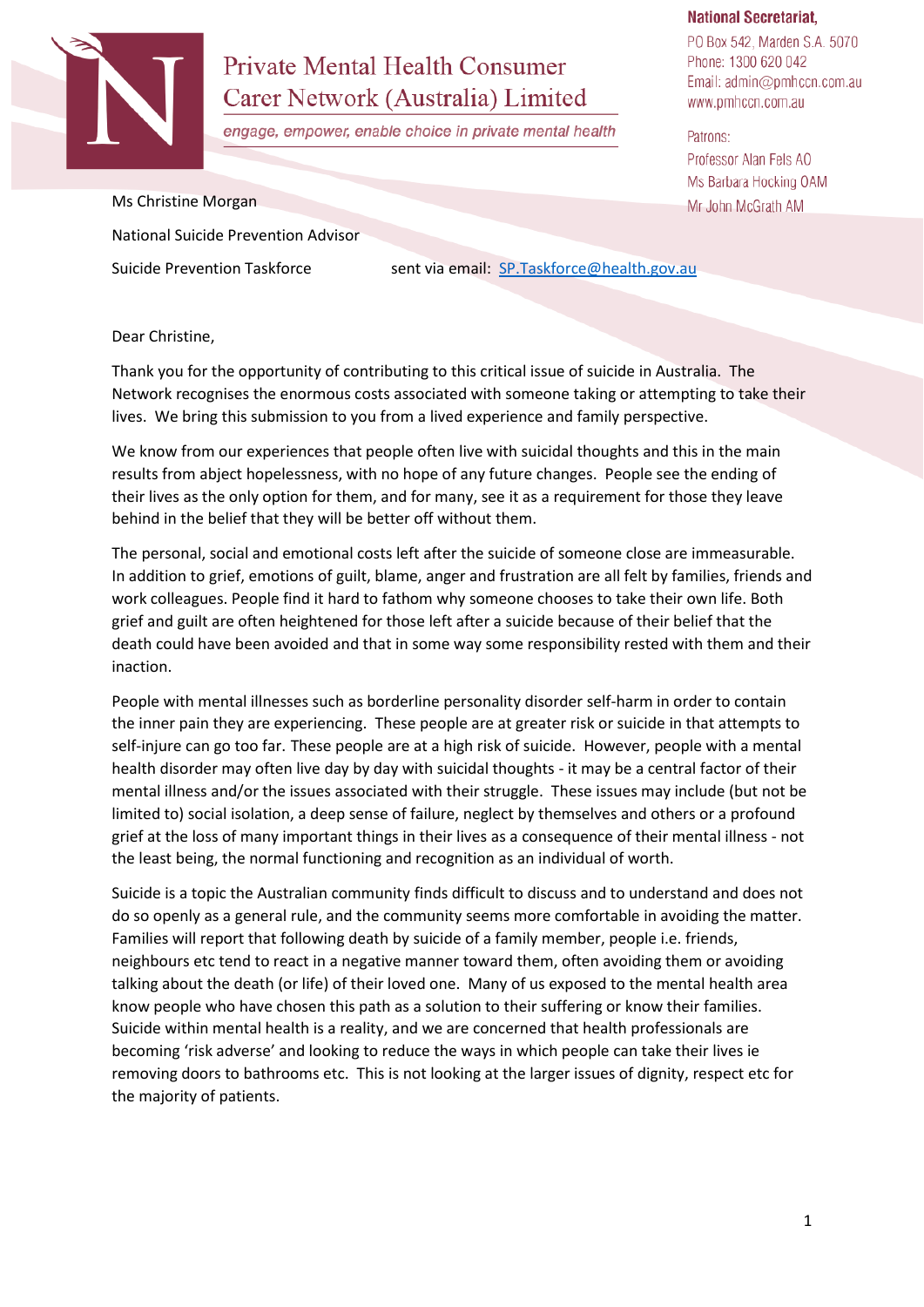In 2017, 3,128 lives were lost to suicide. <sup>1</sup> The biggest risk factor for suicide is a prior suicide attempt. Assertive outreach approaches to integrated suicide prevention can prevent 21 per cent of suicide deaths and 30 per cent of suicide attempts<sup>2</sup>. Every individual who has attempted suicide and sought hospital treatment for a related injury should be followed up.

All governments have made the following commitment to Australians: "Services will actively follow up with you if you are at a higher risk of suicide, including after a suicide attempt." $3$ 

Despite the large amount of funding over several years, the suicide rate has increased. The Network provided Recommendations in relation to suicide to the October 2009 Senate Community Affairs Committee, Inquiry into Suicide in Australia<sup>4</sup>. We still believe these are relevant for the Taskforce to be aware of.

There are insufficient services to support families, carers or significant others when a person has attempted suicide or has died by suicide. This is a vulnerable time and people require the necessary mental health supports at this time. We know that it is not uncommon for a sibling, or child of someone who suicides, to also die via suicide. This is a known time of vulnerability and mental health services must be established to cater for this group.

## **Suicide rate higher in men**

Men often refuse to get help and treatment for mental health issues, failing to either recognise a problem exists or to admit there may be something wrong. Data detailed in the Australian Bureau of Statistics Report of 2007 shows that the age-standardised suicide rate in 2005 was 16.4 per 100,000 for males against 4.3 per 100,000 for females. The Report therefore vividly illustrates that through the 10 year period to 2005, male suicide death rate remained roughly four times higher than for females.

Clearly, men must be a more highly targeted group for suicide promotion strategies.

## **Rural and regional areas**

The Network is concerned about the increased rate of suicide in rural and regional areas of Australia. It is common knowledge that these areas, although having a much higher rate of suicide than metropolitan areas, continue to have fewer mental health services. Increasingly, the results of drought, natural disasters, loss of properties held in families for generations, lack of employment and social networks all compound on the health of people, particularly men, in these areas.

Stigma also plays a huge part in impeding mental illness identification and treatment in rural and regional areas. Both men and women in small communities often seek assistance from health professionals outside of their local community, especially for mental health issues, for fear of the reaction of others within their small social environ.

There is good evidence to determine that it is the coming together as a community that is the most useful after tragedies or natural disasters occur. We believe that funding to support local

<sup>1</sup> Australian Bureau of Statistics. 3303.0 Causes of Death, Australia 2017. Table 11.1 Intentional self-harm, Number of deaths, 5 year age groups by sex, 2008-2017.

<sup>2</sup> Black Dog Institute. LifeSpan research. [<https://blackdoginstitute.org.au/research/lifespan>](https://blackdoginstitute.org.au/research/lifespan), accessed 27 September 2018.

<sup>&</sup>lt;sup>3</sup> Council of Australian Governments Health Council. The Fifth National Mental Health and Suicide Prevention Plan. August 2017. Page 25

<sup>4</sup> Submission 10: Private Mental Health Consumer Carer Network (Australia)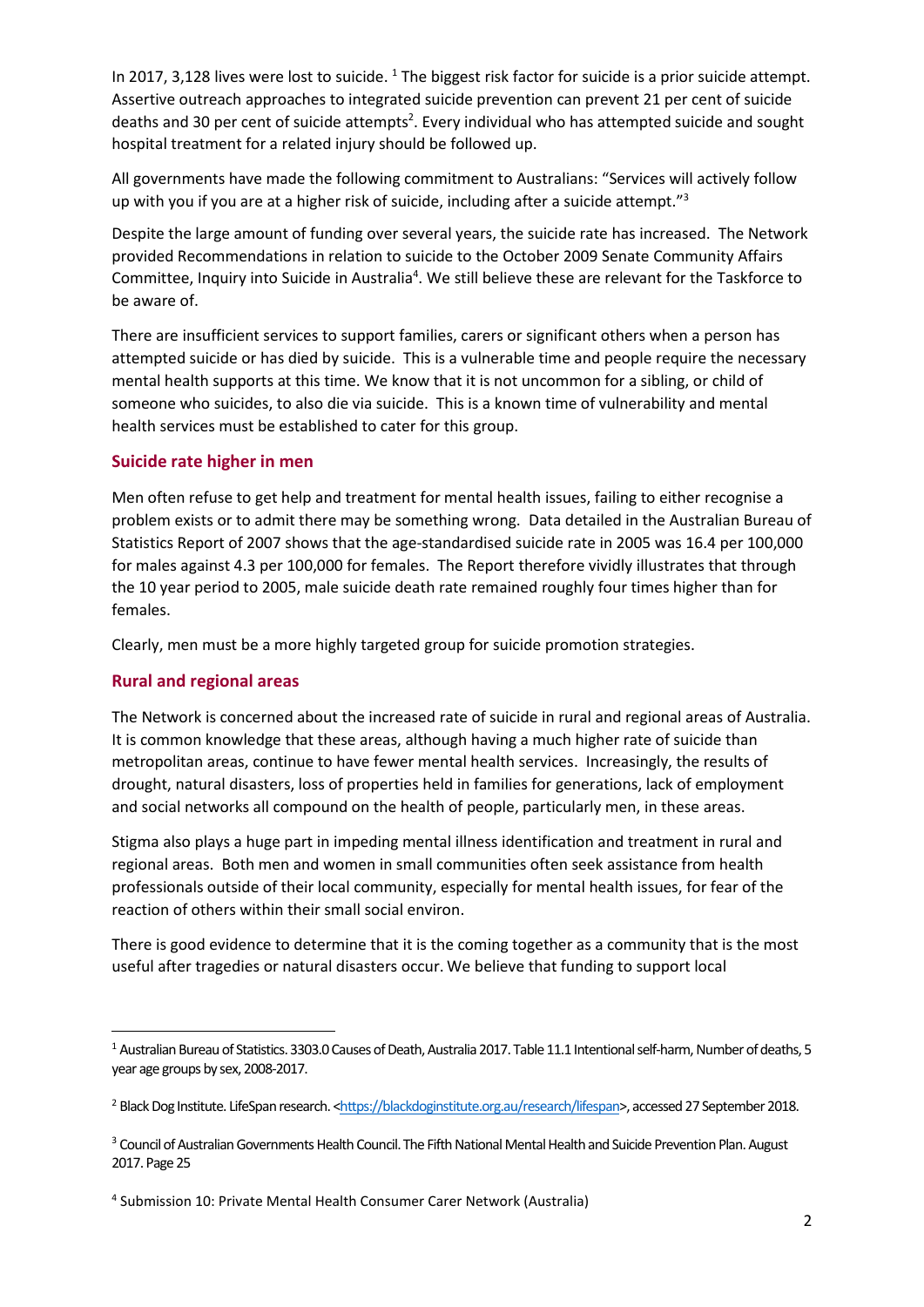governments in rural and regional areas to build the capacity of the community and provide prevention, early intervention and support services is urgently required.

# **Single person fatal vehicle accidents**

It is well known that the suicide rate in young males especially in rural communities is higher than in the cities. The Network questions if many single vehicle deaths in the road toll are actually accidents, but may instead be acts of suicide by men.

In terms of suicide prevention within mental health, the Network draws the Taskforce to our recommendations below together with the section on 'People at high risk, Borderline Personality Disorder' within the mental health sector. We believe such practical measures will go a great way in identifying and reducing suicide to these vulnerable individuals.

#### **Recommendations:**

- **i. Introduce targeted prevention strategies for men.**
- **ii. Introduce targeted prevention strategies for the rural and remote areas.**
- **iii. Provide funding to local governments to offer community based prevention, early intervention and support services to build the capacity of communities as well as when faced with tragedies or natural disasters**
- **iv. Fund the training and education to country staff including ambulance, police and administrative staff of suicide awareness.**

#### **Suicide whilst an inpatient of a public and private mental health service.**

All suicides whilst in the care of inpatient health services are mandatory reporting requirements classified as a sentinel event. These are the subject of coronial inquiries. However any coroner's recommendations are not required to be mandated or rectified.

# **Discharge from a mental health service and suicide**

It is acknowledged that a number of people suicide within a short period of discharge from a mental health facility. This could be deemed to imply that either discharge has been premature, recognisable risk factors at the time of discharge are not taken seriously or that there is insufficient community referral and support provided following discharge.

We understand that a reliable collection of information of this nature would require linkage of health service data collections with coronial data collection. The Network further understands that it is *not mandatory* for public mental health services to collect this information as part of the national data collection protocol.

Similarly, private mental health services are *not required* to follow up, support or provide services in the community although this is changing. Any consequential cases of suicide occurring postdischarge can go undetected by the private facility. All admissions to private sector mental health facilities are mostly via a private psychiatrist, though in some instances by a GP or other referral and the private psychiatrist, GP or other referrer *discharge the consumer into their own care*. It is our understanding that the private hospital is *not required* to initiate any process by which to follow the consumer after discharge. Many private hospitals initiate a telephone call to people a few days post discharge, but not in the long run. As a result, private mental health facilities are precluded from mandatory reporting of information of this nature.

The Network considers that **the lack of** suicide reporting for mental health services is of major concern. The Network understands that the collection of this kind of follow-up information is hampered by the difficulties imposed by privacy legislation. Whilst a person is in a service's care the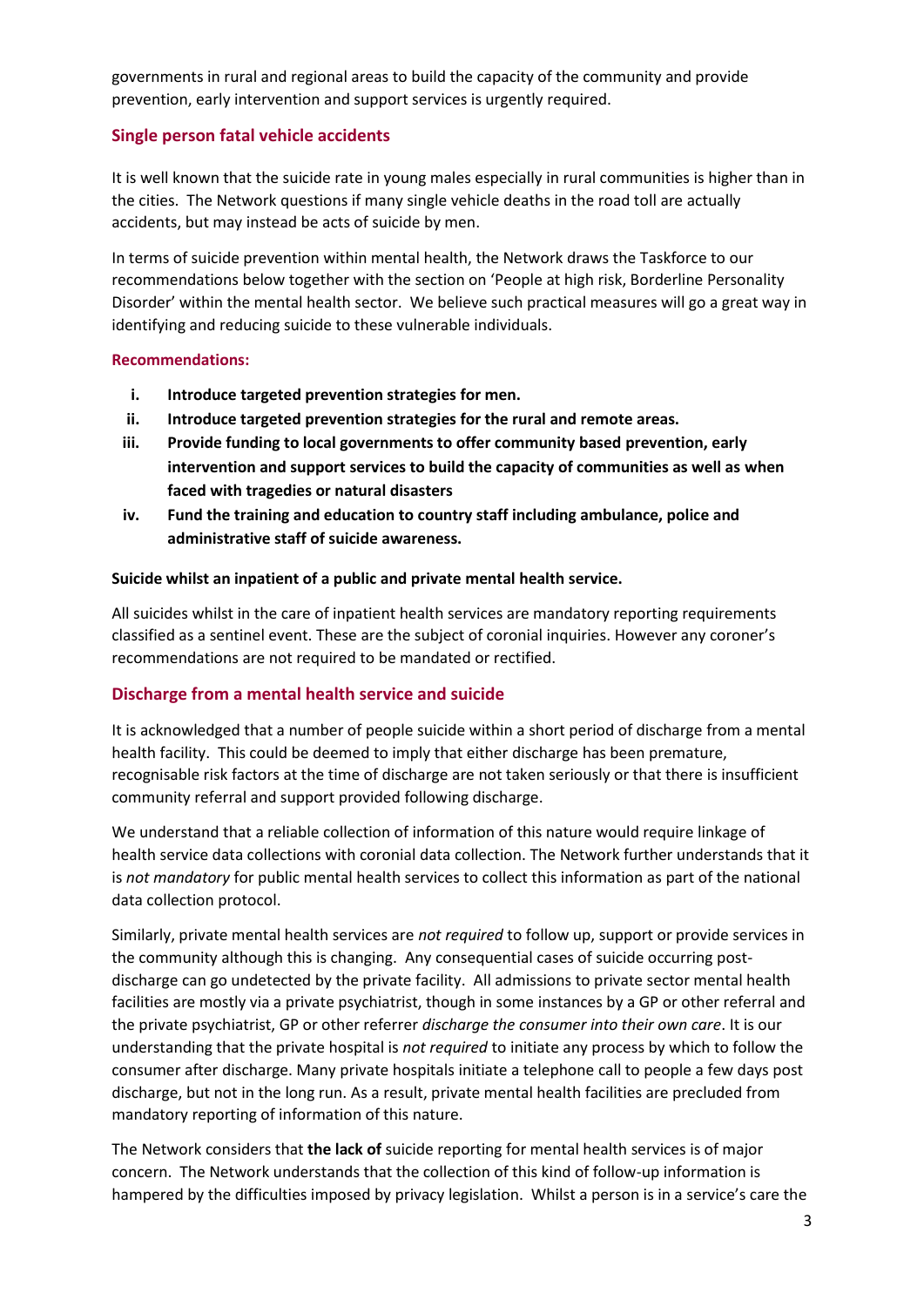service is obliged to collect and report certain information. Once a person is discharged, it becomes very difficult for health service providers including individual practitioners to be aware of this important information.

The Network concludes that efforts must be made to collect, report and review all occasions of death by suicide following discharge from mental health services.

## **Recommendations**

- **v. Implement reporting protocols of deaths within 28 days of discharge from a mental health facility be linked to coronial reporting requirements.**
- **vi. Implement the reporting of any death within 28 days from consultation with a health professional for a mental health issue, be linked to coronial reporting requirements.**
- **vii. Introduce suicide prevention training to health and community workers who provide services to individuals and to those with a mental illness.**
- **viii. Implement the mandatory introduction and routine use in public and private mental health sectors of a clinician rated, validated suicide risk assessment tool at discharge from inpatient settings and 3 monthly review in community settings.**
- **ix. Introduce and routine use of a clinician rated, validated suicide risk assessment tool for all people in contact with community mental health support organisations.**

Currently, in both public and private mental health settings, part of the routine national data collection requires the completion of a clinician rated outcome measure (HoNOS) and a consumer self-reporting outcome measure (Kessler-10, Basis-32, MHI-38 and in the private sector the MHQ-14) at admission and discharge from inpatient settings, and routinely at 91-day intervals within community settings. The Network considers that, as part of this collection and reporting suite of outcome measures, it would be appropriate to implement a clinician rated and validated suicide risk assessment measure. The main concern the Network has is the reliable collection of these instruments on a routine basis although we acknowledge the much-improved uptake and use of these tools.

The Network therefore believes that a routinely administered suicide risk assessment measure be introduced as mandatory at **discharge** from all inpatient settings, and at ninety-one-day reviews of mental health consumers in all community settings.

People most at risk are those who have attempted suicide. Services are urgently needed to recognise and support these people.

## **Recommendations**

- **x. Provide community-based assertive outreach to people who have attempted suicide.**
- **xi. Provide community-based supports for families and or significant others affected by suicide or suicide attempt.**
- **xii. Fund a range of targeted community mental health supports to reduce the risk of subsequent suicide following discharge from hospital or other care. Follow up should occur through multiple channels (in person, by phone), and should not be dependent**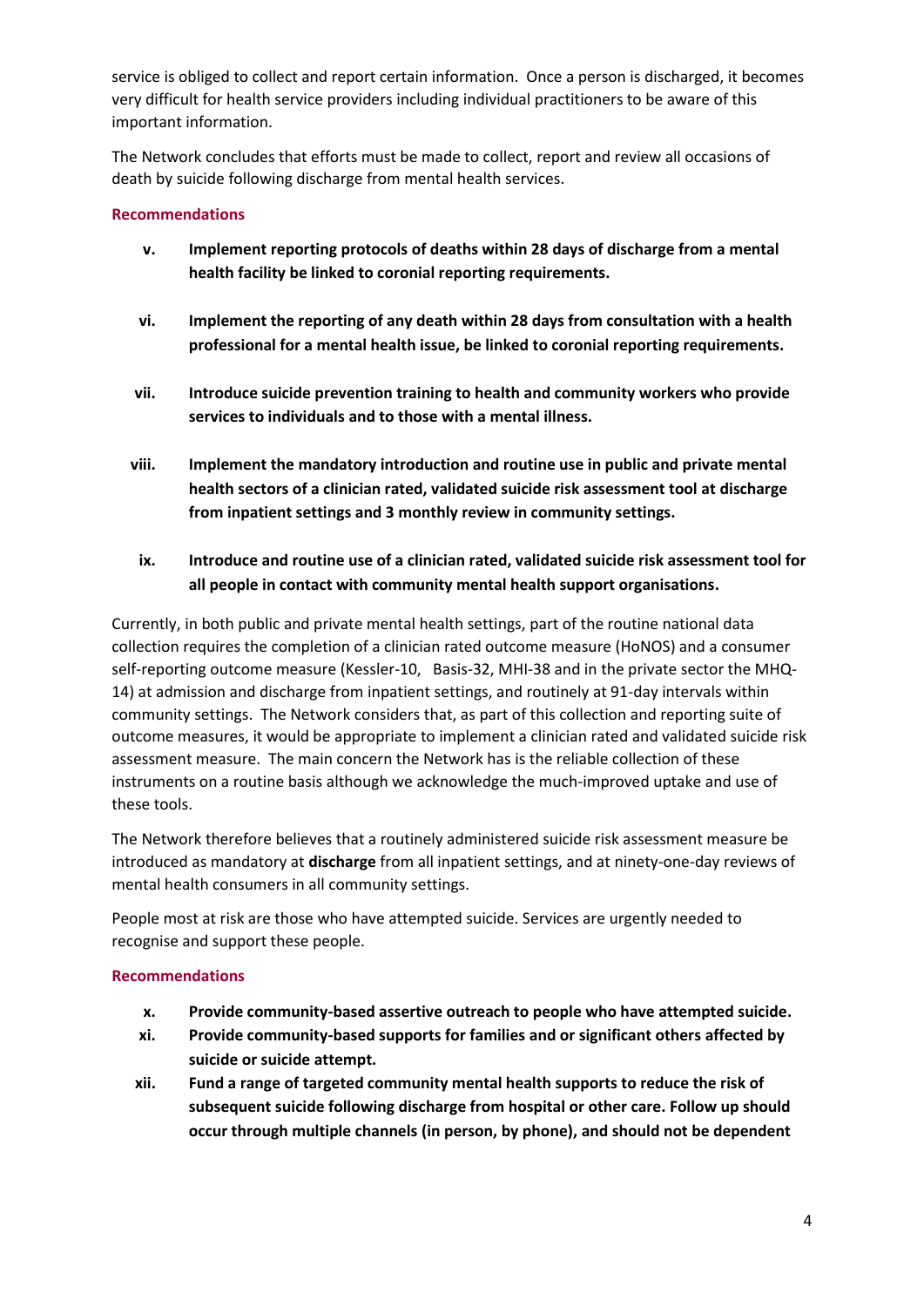**on the nature of any other service the person is receiving or has received, or how that service is funded (Commonwealth or State). <sup>5</sup>**

# **High-risk group – Borderline Personality Disorder**

*Schizophrenia* has a suicide rate of around *8-10%* of sufferers, and *borderline personality disorder*  around the same. It is estimated that up to *one third* of youth suicides have been the result of the existence of borderline personality disorder.

There seems to be a lack of research and analysis of causes into suicide by and suicide prevention for people with the diagnosis of *borderline personality disorder* and recognition or focus on people with this mental illness is of considerable concern. The suicide rate of people with this diagnosis is estimated to be around 10%. These deaths can often be prevented if appropriate and designated services are provided, access and entry to those services are available and people are not further discriminated against.

In an unprecedented move within mental health in Australia, a coalition of the peak consumer and carer national advocacy organisations<sup>6</sup>, together with the clinical and key non-government organisations brought this issue to national prominence by lobbying the *Senate Community Affairs Committee – Inquiry into Mental Health*. This resulted in a clear recommendation in the Report tabled in the Australian Senate on 25 September 2008<sup>7</sup> that a national borderline personality disorder initiative, overseen by a Taskforce is undertaken.

## The Recommendation is as follows:

#### *Recommendation 25*

*The committee recommends that the Australian, state and territory governments, through COAG, jointly fund a nation-wide Borderline Personality Disorder initiative. The committee recommends that the initiative include:*

- designated Borderline Personality Disorder outpatient care units in selected trial sites in every jurisdiction, to provide assessment, therapy, teaching, research and clinical supervision;
- awareness raising programs, one to be targeted at adolescents and young adults in conjunction with the program in Recommendation 19 (Chapter 8) aimed at improving recognition of the disorder, and another to be targeted at primary health care and mental health care providers, aimed at changing attitudes and behaviours toward people with Borderline Personality Disorder; and
- a training program for mental health services and community-based organisations in the effective care of people with Borderline Personality Disorder.
- The committee recommends that a taskforce including specialist clinicians, consumers, community organisations, public and private mental health services and government representatives be convened to progress and oversight the initiative.

The Network strongly supports the actioning of these 4 points. Additionally, the Network undertook surveys in June 2011 and again in June 2017 around the experiences of consumers and a separate survey for carers. This was an Australian and International first. Here are the published papers relating to these survey findings.

<sup>5</sup> Mental Health Australia 2019 Election Platform

<sup>6</sup> Senate Community Affairs, Toward recovery: mental health services in Australia, Pg 168 9.57 (Submission 53, Private Mental Health Consumer Carer Network (Australia) p.4)

<sup>7</sup> Senate Community Affairs, Toward recovery: mental health services in Australia